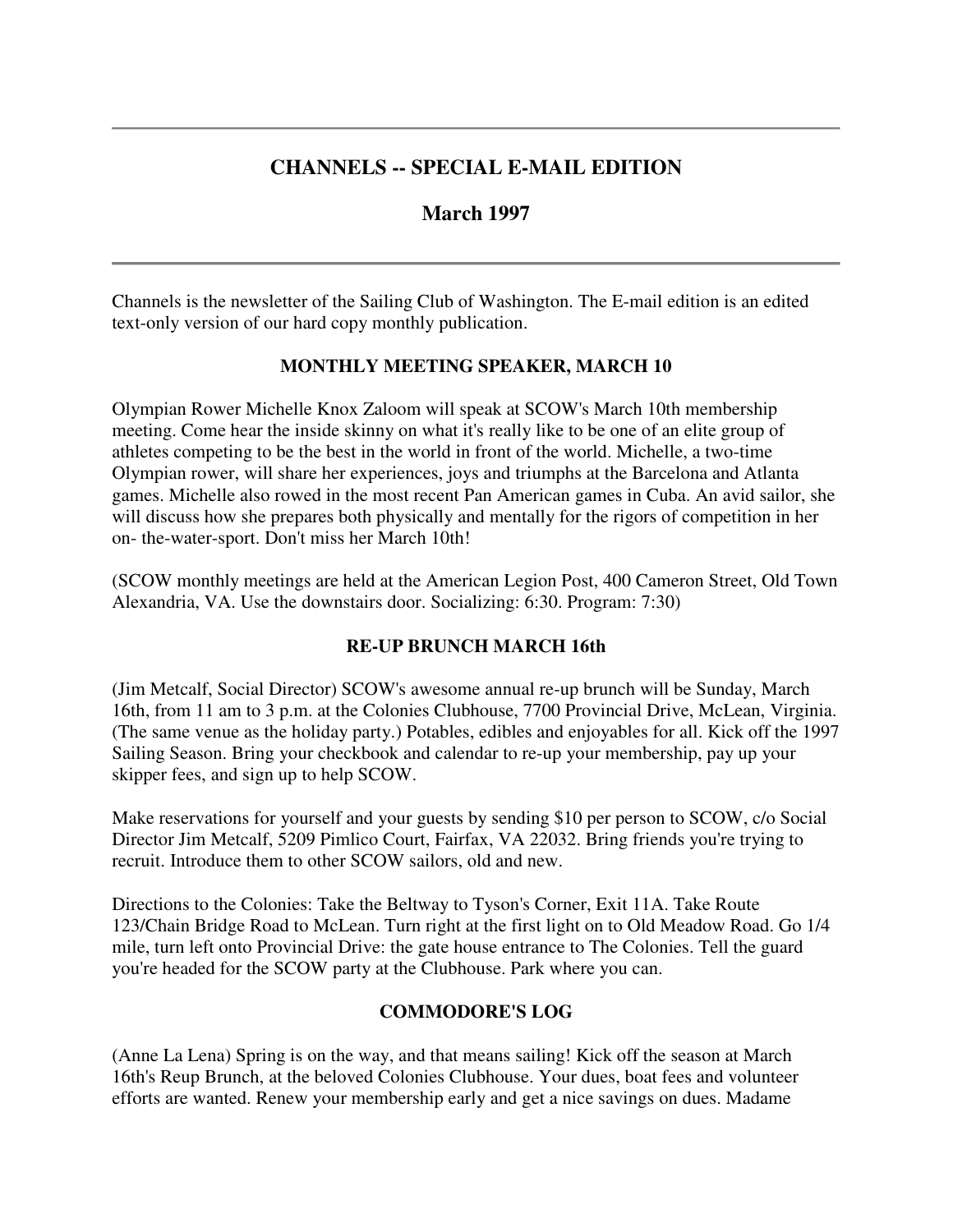Secretary Victoria Hampton will be ready and willing to take your signed membership forms and checks.

Social Director Jim Metcalf is depending on you to make this a success. Please call him to volunteer as cook, bartender, or set-up/clean-up engineer. All in all we have been blessed with a mild winter that allowed for nautical interludes every so often. SCOW sailors took advantage of each and every one of 'em. So did other folks, with almost tragic results.

In early February, on one of Mother Nature's "let's lure them out of the house days," a family of five took off from the Naval District of the Washington Marina for what was to be a pleasant day's sail on their 27-foot trimaran. One Mom, one Dad and three kids--one five-year-old, one three-year-old and a 19-month old.

All the kids were tethered, it was a balmy 60-degree day and the parents had a ready plan of action if a kid fell overboard. What could go wrong? Plenty. The three-year-old went to the head, came back up on deck and the parents forgot to re-tether her. She fell in. As Dad was the better sailor, the parents had planned that if a child fell in, Mom would go in while Dad would handle the boat. Instead, Dad dove in and swam to the child. He immediately began to weaken in the 37 degree Potomac. He had taken off his life jacket to fix the sails before this mishap. He was floundering in the icy water.

Then Mom jumped in and swam with a lifejacket for him, urging him to go to the boat. She would stay with the little one. Meanwhile, the other two little ones are being fast carried away as the sails filled and the trimaran moved ever so efficiently and deadly away.

Enough suspense. They were all rescued. It was touch and go for the 3-year-old, but she fully recovered. It's frightening how close that entire family came to being wiped out. The pit of fear in my stomach as I read the Washington Post article, however, was nothing compared to the horror and fear those parents felt. Luckily they were on the part of the river where people could see them. Luckily people saw this pending catastrophe and sprang into action, calling the authorities and getting expert assistance.

Obviously, things could have and should have been handled differently. Their plan was prudent, but it needed to be executed. Logic, not fear, needed to rule events. How many of us would have kept our own heads in the same situation? How many of us would keep our heads if we capsized a Scot or lost a crew member overboard on the Potomac or the Bay?

The lesson here for all of us is that safety must be of paramount concern to us at all--even to the point of being a nerd or not cool or not a daredevil showoff. No, deliberate carelessness was not a factor in that family's ordeal. I am extending the realm of factors that can jeopardize people's lives and health. But too often I have seen or heard of people horsing around on our boats and if we're lucky, only the boats get damaged. This is not acceptable. We must all think before we play around. And believe me, I am including myself in that admonition as well.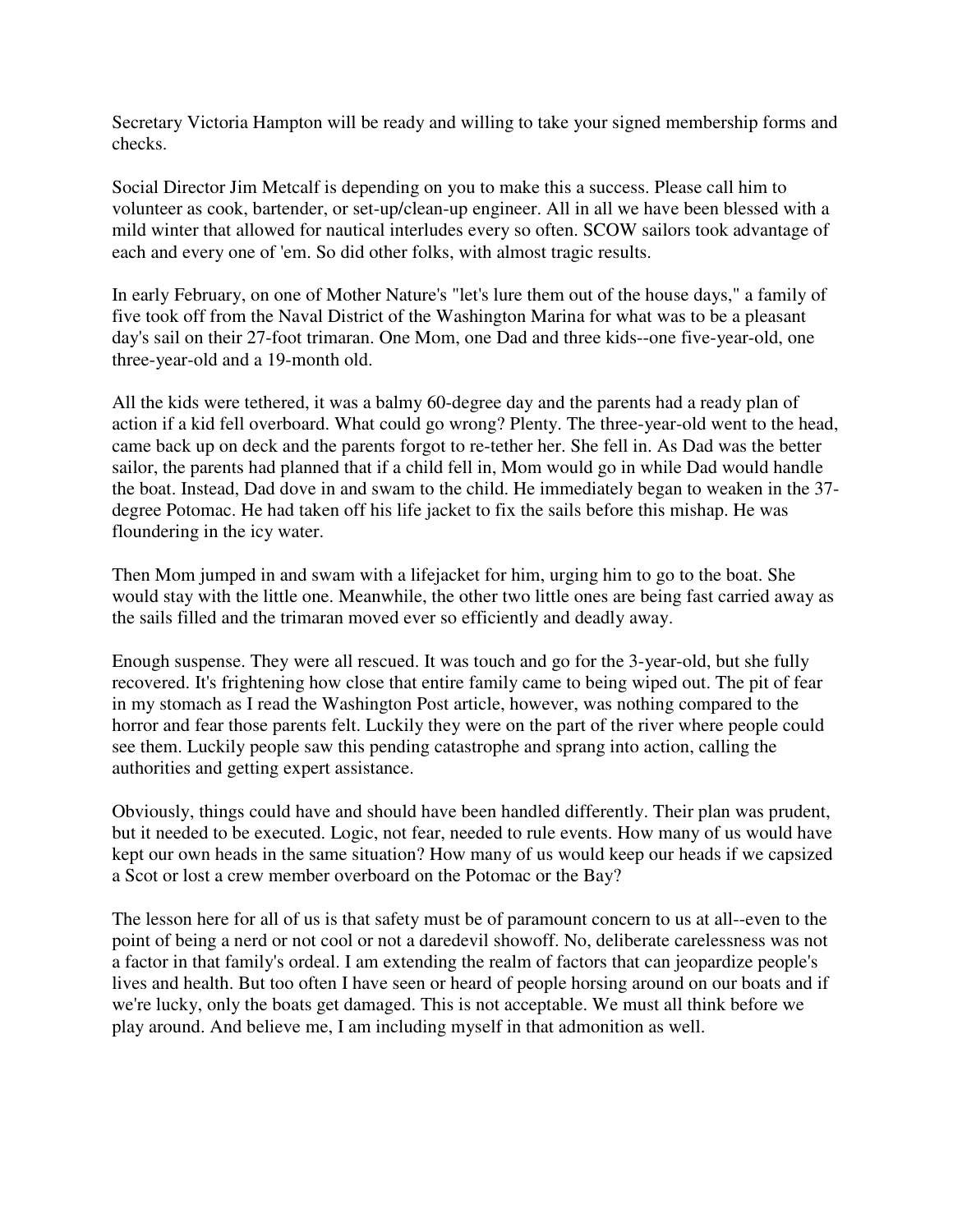You may have noticed that Psycho does not have a pulpit. That will not continue into our boating season. You may have also noticed that one Scot has a ladder. Familiarize yourself with it. Know how to extend it. The other Scots will get ladders as well.

What are your safety concerns and issues? Bring them to me, bring them to the Board. Bring problems or ideas for safer boat upkeep to Maintenance Director Dick Dyer. A note in the log is not enough.

Expend the energy to make the telephone call or have the face-to-face conversation. The most effective way--jot down your comments and concerns and hand them to me or to a Board member. Put your name and phone number down so we can contact you for follow-up as necessary.

We have a Safety Committee that will be active. Give your time and ideas when asked. You may end up helping yourself as well as others. Be careful out there. We want you around for a long, long time.

#### **1997 DUES DUE**

(Victoria Hampton, Secretary) It's time to renew your SCOW Passports to Sailing Fun. The best deal is the DISCOUNT you'll get if you renew your membership ON OR BEFORE THE APRIL MEMBERSHIP MEETING on Monday, April 14. Discounted dues are \$35 for a single membership and \$50 for a family membership.

Renewal applications were mailed in February. 1) Mail them back to me. The address is on the application. B) Hand them back, with a check, at the Re-up Brunch on March 16. iii) Return them at the March or April membership meetings. Of course, you can renew after April 14. But you won't get a discount. So don't be left on the dock, missing great sails and terrific parties. Renew your membership now!

# **SKIPPER FEES DUE, TOO**

(Denise Malueg Derry, Skipper Coordinator) Ahhh, March... a time of renewal... the birds return, the tulips start to grow, the trees bud... and SCOW sailors send checks to their beloved skipper coordinator to reinstate their skipper privileges! If you were a qualified skipper last season, you are allowed to renew the privilege for this season without having to endure the grueling water and written exams.

This is a great deal. Fees remain the same as last year: \$80 for the Scots, \$110 for the cruisers, and \$140 for access to both.

Current skippers were sent renewal packets in February. If you should have received a packet and didn't, please let me know, I'll forward one to you. To make this process as easy on the skipper as possible, I'll have a table set up at the Re-Up Brunch, March 16, to accept applications, agreements, and checks (made payable to the Sailing Club of Washington). Stop by and see me!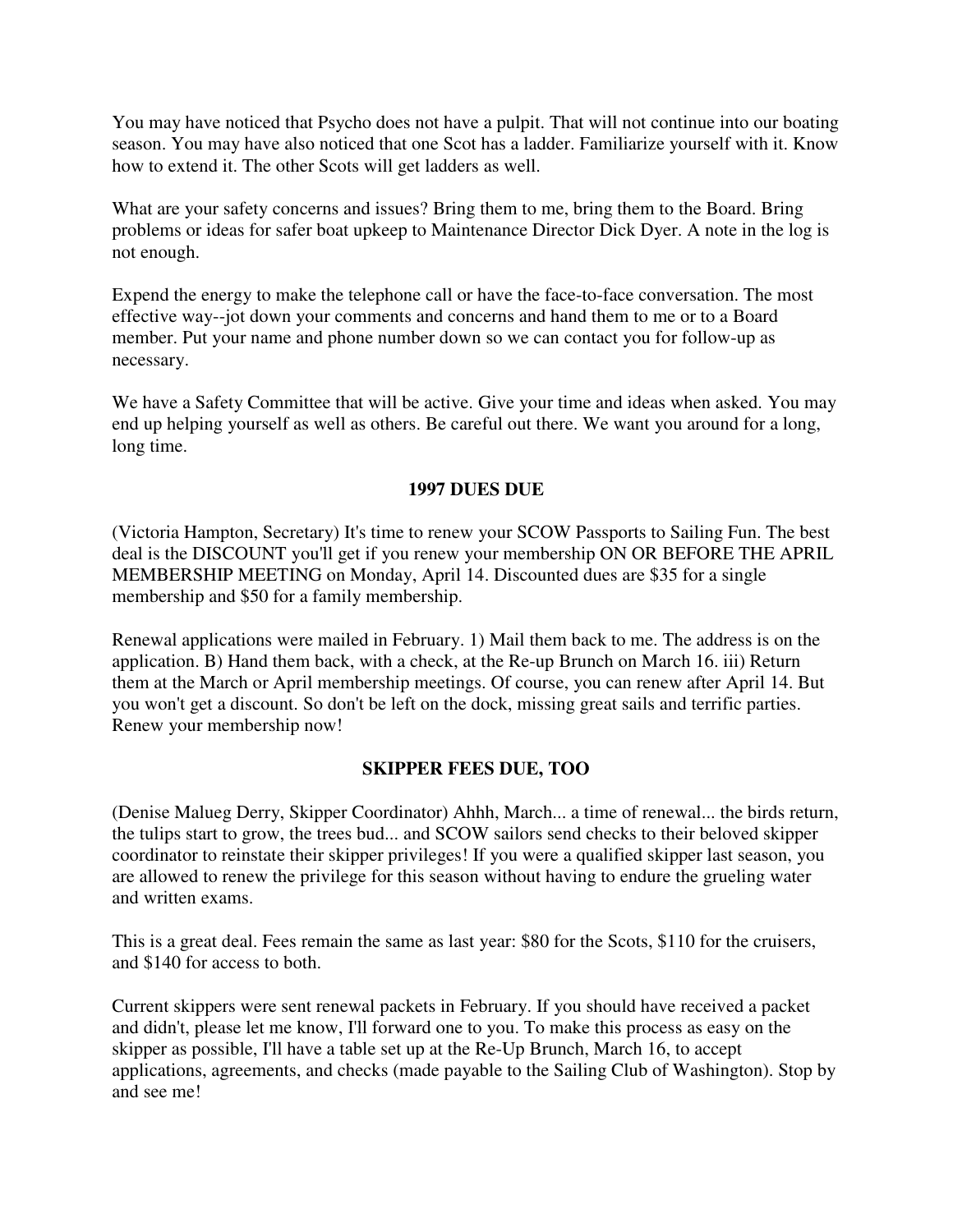If, for some crazy reason, you're going to miss the Brunch, mail me the forms and fees. Why renew early? Lock combinations change mid-April--renewing early affords you uninterrupted boat access! (And the earlier this paperwork gets out of my hair, the earlier I'll be able to join everyone on the water. Give another sailor a break!)

There are lots of neat activities planned this year, and I encourage new skippers, as well as seasoned salts, to check out the boats to join in the celebrations. SCOW is as much fun as we make it--and I'm planning on having a great season!

#### **RIVER ACTIVITIES**

(Lee Spain, River Director) Sign up sheets at the monthly member meetings are springing up like spring flowers. Overnight river excursions on the cruising boats are scheduled for May 3rd/4th and June 28th /29th. Skippers and willing sailors are needed for both events. SCOW members with their own cruising boats are also invited to attend these river raftups. There should be no shortage of crew for these fun-filled events. We are also doing preliminary planning for a SCOW cruising boat to join the Bay Fleet for a 4th of July raftup at the Solomons. Potential crew and skippers should keep an eye out for sign up sheets.

With Spring, we will finally be able to return to our traditional weeknight rituals. SCOW needs cruising boat skippers to introduce old, new, and prospective members to the fun of big boat cruising during Thursday night social sails. Of course, for a truly successful social sail season, we'll also need dockmasters, hosts, and small boat skippers to join in the fun. The first social sail is scheduled for Thursday, April 17th.

Wednesday night racing is scheduled to start on April 16th. I'd like to make sure that we get a good start this year with a strong cadre of regular participants. Last year our boats often sat idle on race night. Please remember that any Flying Scot skipper can participate and that SCOW boats will take all available crew. You don't have to be experienced. Weekday races are very low-pressure.

We'll have a racing rules seminar before the start of the season. Informal one-design racing is the best way to learn sail trim. This year, the Scots have new sails and they'll be plenty fast.

Finally, I'd like to hear from SCOW members with their own personal trailerable sailboats. Anyone interested in an easy trailer sailing expedition to Leesylvania State Park near Potomac Mills in Virginia? Please contact me to volunteer or share ideas via the SCOW telephone system, e-mail at Lspain@calibresys.com, or through the numbers listed in this fine publication.

# **1997 BAY CRUISING SCHEDULE**

(Larry Gemoets, Bay Director, 703-823-2452/703-855-7352. E-mail: sanlar@mnsinc.com)

DATE PLACE OCCASION

April 19-20 Harness Creek Early Bird cruise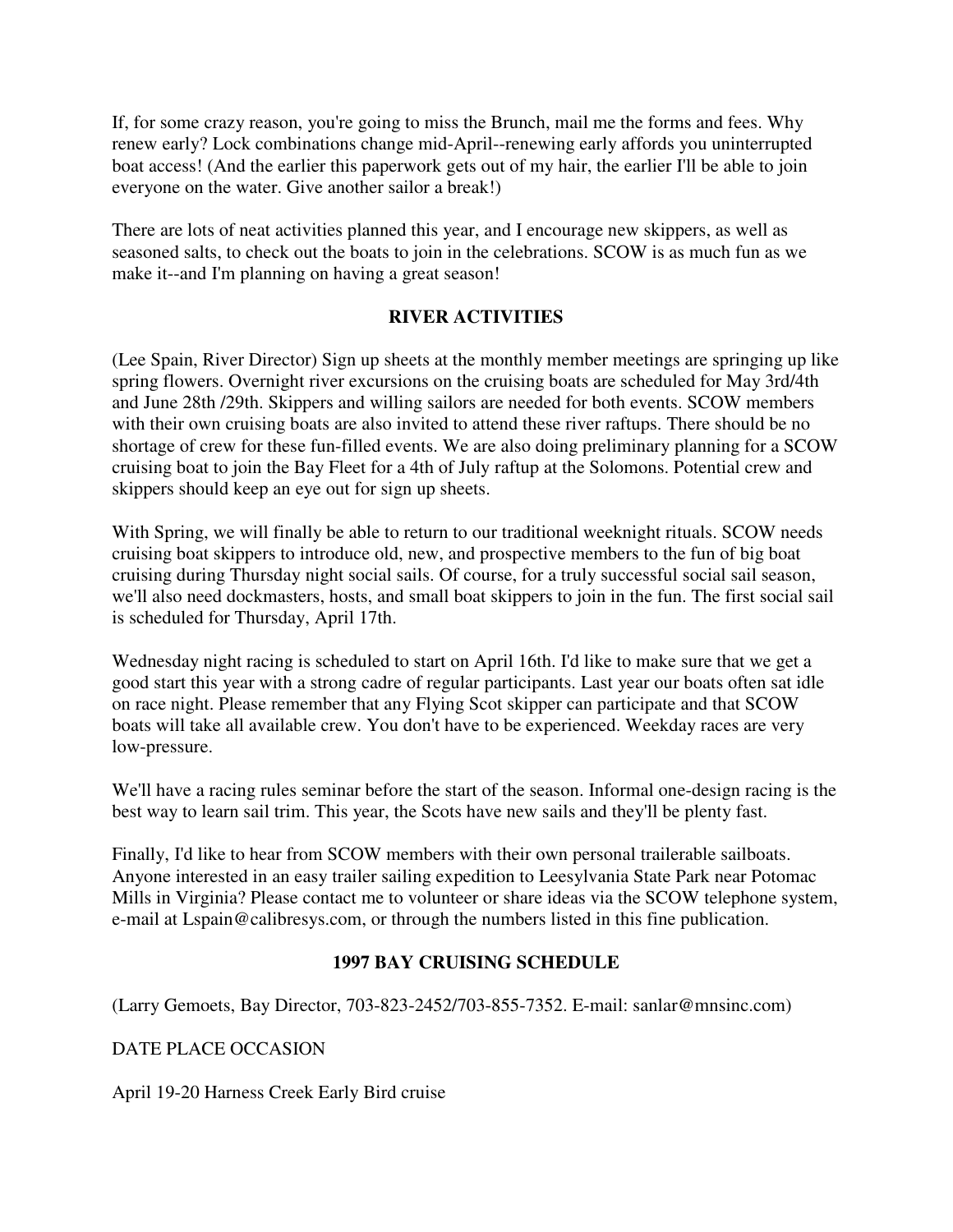May 3-4 Upper Potomac River Rendezvous

May 24-26 Rhode River/Duns Cove. Memorial Day June 28-29 Upper Potomac Join the river fleet! July 4-6 Solomons Independence Day August 1-3 open New Moon Cruise Aug/Sep 30-1 open Labor Day Cruise

October 3-13 open Fall Cruise

Events of interest: Safety at Sea seminars April 5 and 6 at the Naval Academy. Call Marine Trades Association of Md. 301-261-1021 for details. Washington Boat Show February 26-March 2 at the Washington Convention Center. Call 703-569-7141 for details. Check out all the gear at the spring boat shows, polish you skills, and have a great sailing season! In addition to regular schedule of Bay activities, Carrie Blankfield plans to host one or two all women's cruises this season. Please let either of us know if you are interested in signing on as part of the flotilla, or as crew.

I have scheduled the first raftup for the year in Harness Creek again, since it seems to have worked out so well last year. A little less fog, and it will be perfect. Please sign on for this gathering as early as you know something. Of course, you don't have to have a reservation, but it helps us to know how many to expect or plan for. Will we all fit in the hurricane hole? Maybe not.

About crews: Crew is able bodied, sheet hauling, helm watching, anchor lowering, working crew! If you have a need for crews, please let me know. I have a standing list, and can also solicit. If you are able bodied crew, ask to be on our standing list.

About Guests: Please consider hosting some of our members as guests for a day sail one day or more this season. Every person you host is a potential crew/skipper in the future.

Me, join a raft-up? Yes, you. If you never have, give it a try. It is easier than approaching a dock or a slip (to me, anyway), and there are lots of friendly SCOW folks to lend a hand. Old hand or first time, do use your own judgment about staying overnight in a raft-up. Listen to NOAA weather radio before you turn in, just to be sure. If there is any doubt, it is far easier to break off early than to try it at 0200 in the rain and howling wind......See you out there

#### **TRAINING**

(Mike Geissinger, Training Director) Time to commit. The schedule is set and the instructors are ready. The boats will be scrubbed and the wind will be stiff. Sign up for the course of your choice. You have to be ready for the impending racing season. Naturally, the first course is a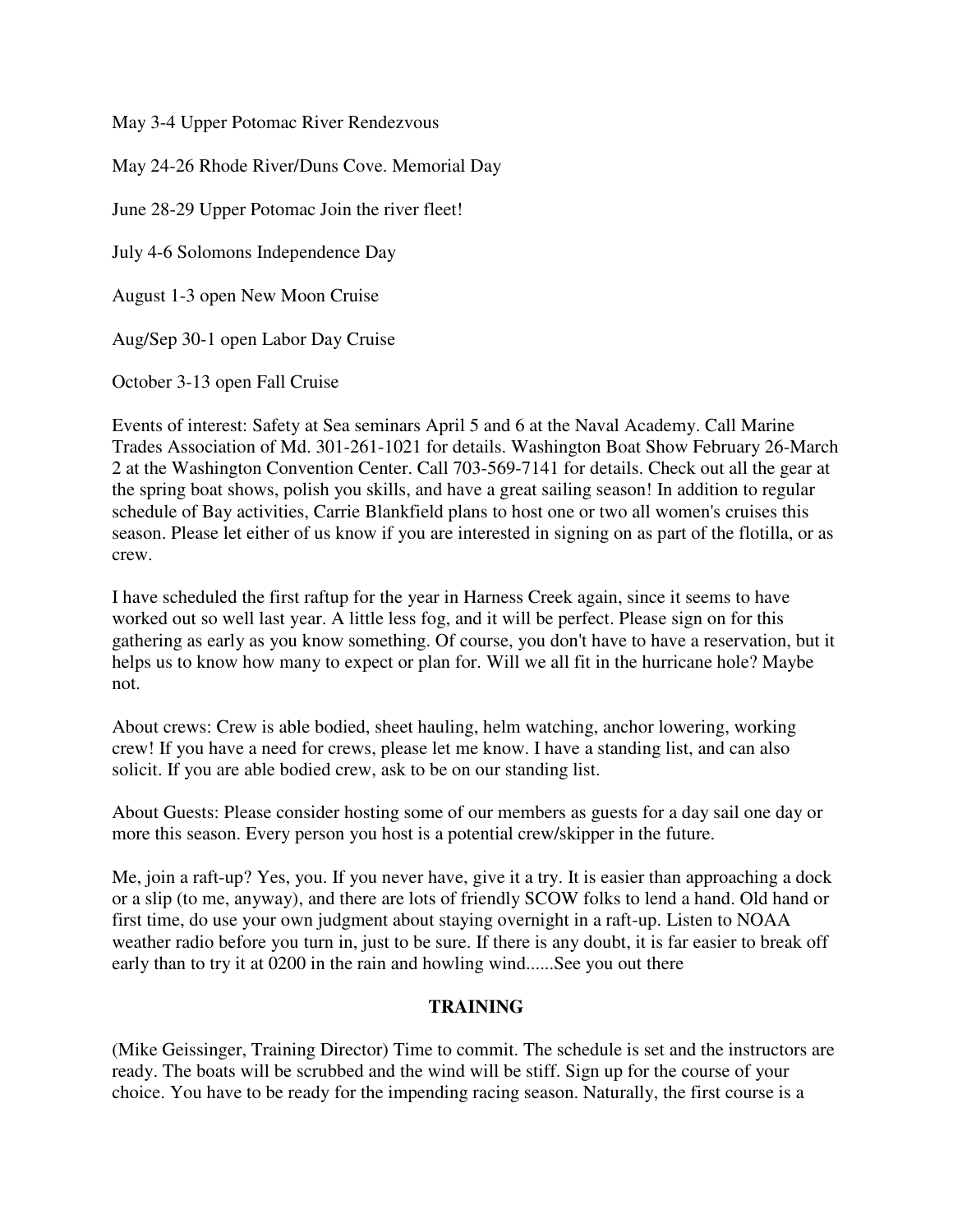racing seminar at the Washington Sailing Marina on Monday, April 28th at 7:00 p.m. Course is \$10 and will be worth each penny. Sign up at the March or April Membership meeting or call the SCOW Hotline (202) 628-7245, mailbox 7; leave a message and I'll call you back.

On April 30th the first Basic Sailing course launches at 7:30 p.m. in the Chart Room of the Washington Sailing Marina. Everyone who sails should have this course on their vita. The concentrated course meets in the Chart Room four consecutive weeks for the mind part. Three Saturdays or Sundays for on-the-water training. That gives you 24 hours on the boats, on the water. You will learn the Flying Scots from bow to stern and mast to centerboard. A check out session on May 31 will qualify you as a skipper on the Scots--which means you can use the boats at your pleasure.

Class size is limited to 12 so sign up early. Register at the March or April Membership Meeting or call the SCOW Hotline (202) 628-7245, mailbox 7. If you have been a member of SCOW for over six months the cost is \$110. For newer members, \$150.

Advanced sailors will want the Cruising Boat Course that starts on June 5th. I know June seems far away. But class size is limited. To get on deck, sign up early. Cost (\$150) includes the classroom session and four water sessions, two days and two evenings. Sign up sheets will be at the March, April and May Membership Meetings. Or call the SCOW Hotline.

# **BASIC SAILING COURSE**

Four classroom sessions: April 30, May 7-14-20. 7:30 to 10:00 p.m. in the Washington Sailing Marina (WSM) Chart Room

Water sessions: May 3 & 4, 10 & 11, 17 & 18

8:00 am to noon OR noon to 4:00 p.m.

Check out session: May 31

Class size--no more than 12.

Pick morning or afternoon for maximum of 24 hours on the water.

Members for 6 + months: \$110. Newer: \$150.

#### **CRUISING BOAT COURSE**

Classroom session: WSM Chart Room, June 5, 7:00 p.m.

Water sessions: June 8 and 15 (Sundays) 9:00 am to 3:00 p.m.; June 13 and 20

(Fridays) from 6:00 to 11:00 p.m.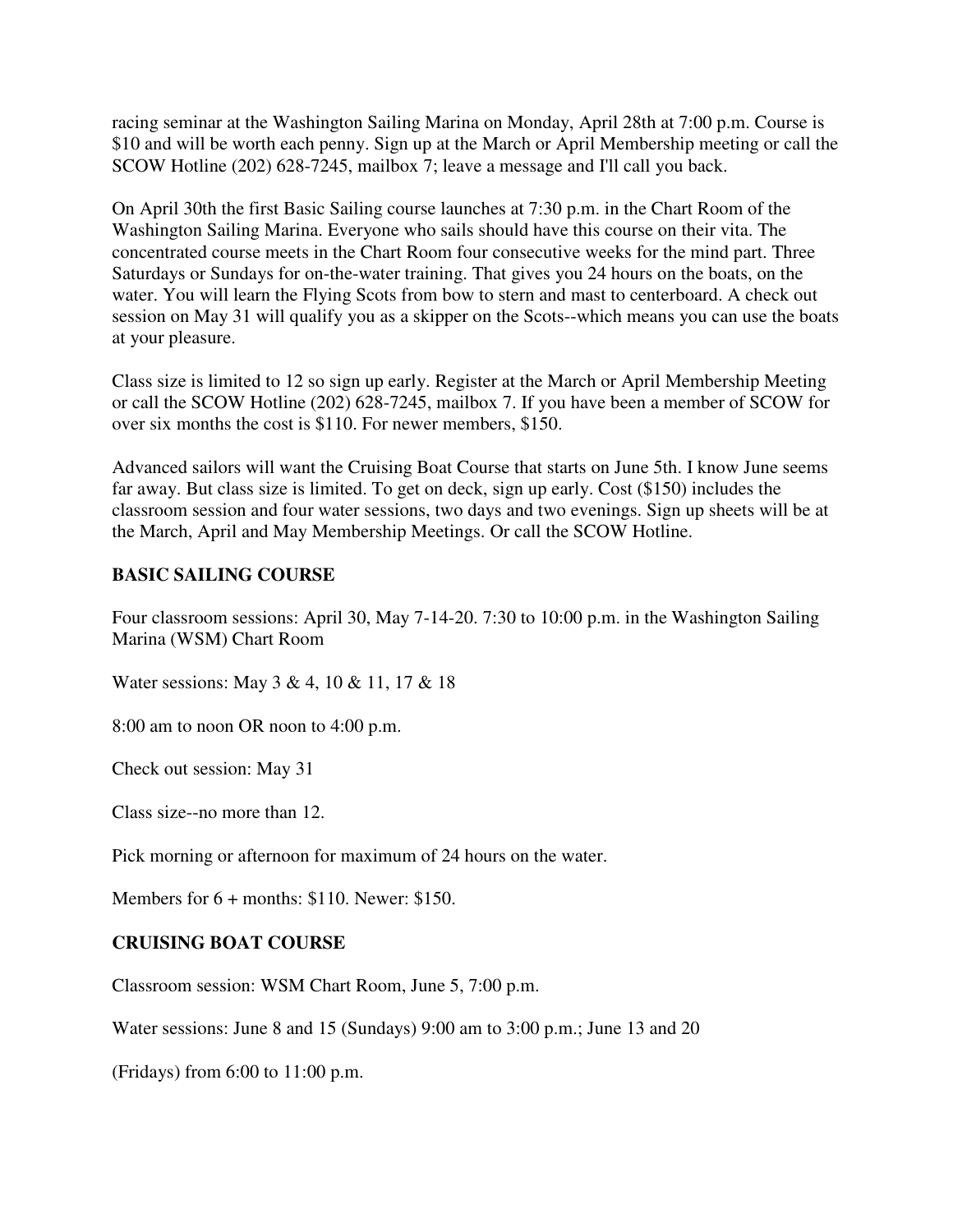Class size limited to 4

Cost: \$150.

# **A PSYCHO EXPERIENCE**

(Bill Gold) Friday, January 24. I settled in to work with my first cup of coffee. On the way in, the weather forecaster had predicted tomorrow's weather...rain clearing by noon, breezy in the afternoon with a high near 60. TGIF. As my thoughts turned to sailing, the phone rang. It was Melinda.

"Did you see the forecast for tomorrow? I can be at the marina at noon." We caught up with each other's news, I started the second cup of coffee and reserved Psycho for Saturday.

At the marina on Saturday noon, the wind was milder than predicted. While waiting for Melinda, I warmed the motor, readied the boat, filed the float plan and completed the log. I chose the Genoa over the smaller jib and hanked it on. When Melinda arrived, we exchanged pleasantries with the crew readying Rebecca, then cast off, blazing a trail through the skim of ice between the dock and the lagoon.

In the lagoon, we headed into the still mild northwest wind, raised the sails and headed downwind out the channel into the river.

Attempting Smoot's Cove, we drug bottom, so we headed up and came about parallel to the Wilson Bridge to clear the shallows. Back in deeper water, we headed downstream with the tide. Rebecca was the only other visible sailboat.

Around 2:30, the sky began clearing in the west and the wind picked up a little. We began to heel a bit and were enjoying the ride. As the wind rose, we realized we were overpowered with the ginny up. The bow was digging in and steering was difficult. Small whitecaps began to fill the broad expanse of the river.

We tried to start the motor to head up and drop the ginny. When the outboard wouldn't start right away, we hauled in the ginny on a starboard tack, came about, and Psycho settled into a groove on the port beat back. With the boat under control, the motor started readily.

Melinda pointed to the starboard side. The lower outboard spreader stay had come loose and was flying in the wind! We lowered the main, temporarily secured the stay from flying and motored back, the wind still on the rise. Tied safely at F dock, we found the connector sleeve, refastened the stay, and reported the incident on the maintenance Hotline.

The incident added to our sailing experience. We realize we may have prevented the equipment failure if we reduced sail earlier.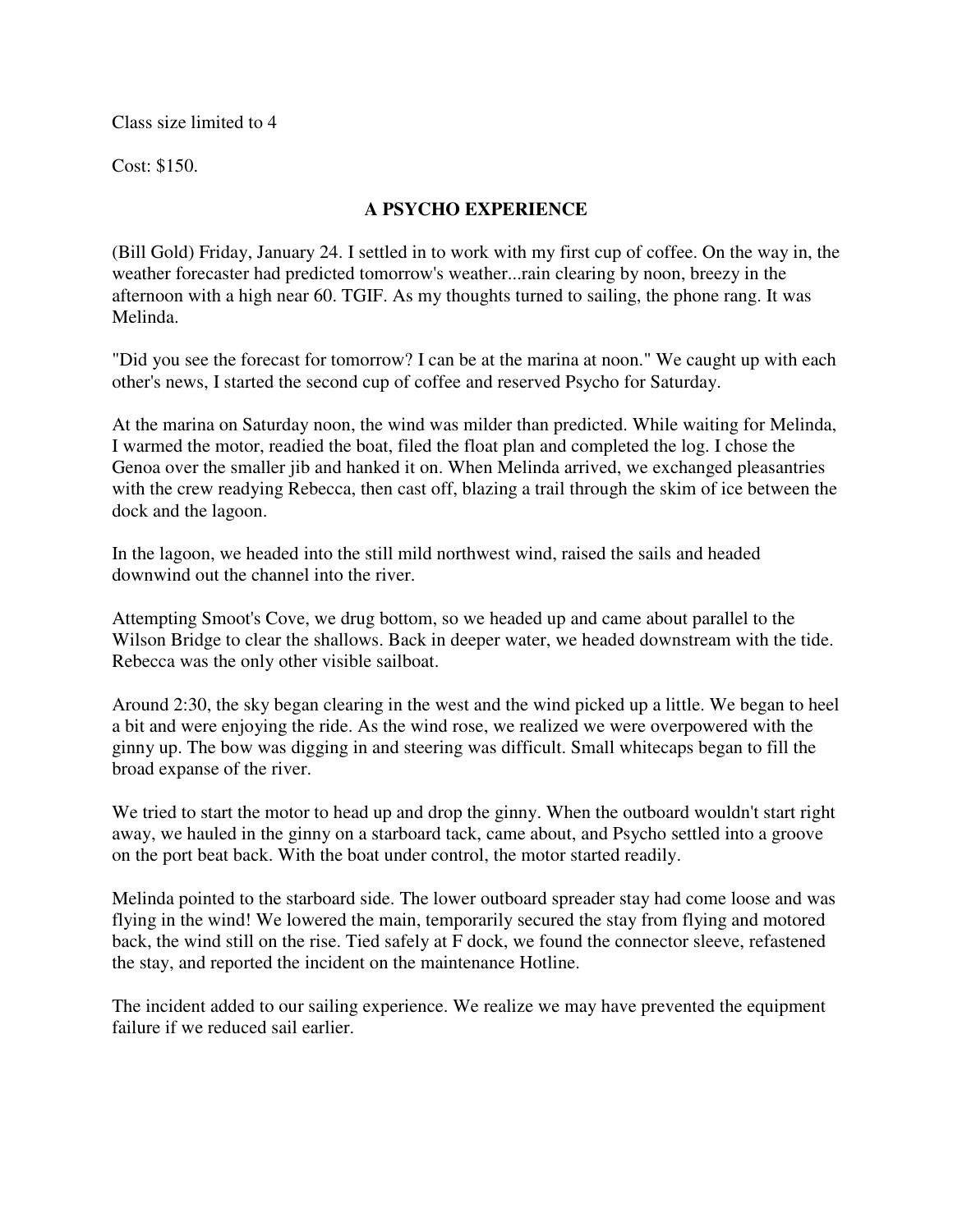SAILING: The fine art of getting wet and becoming ill while slowly going nowhere at great expense. from A Dictionary for Landlubbers, Old Salts, & Armchair Drifters by Henry Beard & Roy McKie, brought to your attention by Mike Geissinger

# **TRISTAN JONES'S INCREDIBLE VOYAGE**

(Reviewed by Lee Spain) In all my armchair adventures, I have never encountered an author who seems as completely insane as the late great Tristan Jones. Intrepid, or nutty, the Welshman sailed in the lowest navigable waters, the Middle East's Dead Sea, and in the highest navigable waters, South America's Lake Titicaca. The Incredible Voyage (Sheridan House, \$17.95), recounts six years of small boat quests.

The adventure began in 1969, when Tristan set forth in his financial backer's boat Barbara on a delivery voyage from the United States to Israel. There he had the boat trucked overland to the Dead Sea. Bureaucrats stopped him from launching the boat. However, friends provided another sailboat for him to actually sail upon the Dead Sea. Barbara was trucked to the Red Sea, where he dodged pirates and hostile Arab forces. He sailed down the Red Sea, down the east coast of Africa, around the Cape of Good Hope, and across the Atlantic to the Amazon.

He sailed about 40% up the Amazon in miserable conditions before turning back. At some point in the Caribbean, he replaced Barbara with a smaller boat, Sea Dart, which he sailed down the west coast of South America. He had Sea Dart smuggled across Peru and up to Lake Titicaca. After sailing upon Lake Titicaca, he entered Bolivia, had all kinds of adventures with the absurd Bolivian Navy, hacked his way through miles of jungle, re-launched the boat, and sailed down through a 6000-mile maze of tropical rivers through Paraguay, Argentina, and back to the Atlantic. Finally, he sailed back across the Atlantic to England where his journey ended in 1975.

The Incredible Voyage is filled with adventure, misadventure, exotic locations, and delightful humor. Tristan Jones showed an incredible amount of spirit and fortitude as he faces delays, dangers, and deprivations. I highly recommend this very entertaining book and I am looking forward to reading more of his 16 other works. He handles his pen as well as he did his boats.

# **SOCKS INFORMATION**

(Courtesy of Mike Jenner) "I got a pair of English socks as a gift, with the attached instructions. I was so delighted with this latest navigational advance from the old country that I thought I should share it with SCOW members.

If this latest technology is not available in the US, one might buy one pair of red socks and one pair of green, and mix them up. You would then have one pair of navigational socks to wear while one is in the wash. This strikes me as the ideal acquisition for fair weather sailors like me who grow rusty over the winter months."

Editor's note: If you're REALLY rusty, put red nail polish on at least one port toe, to remind yourself which sock goes where. (Green nail polish is for lubbers.)Then remember to keep your toes towards the pointy part of the boat...